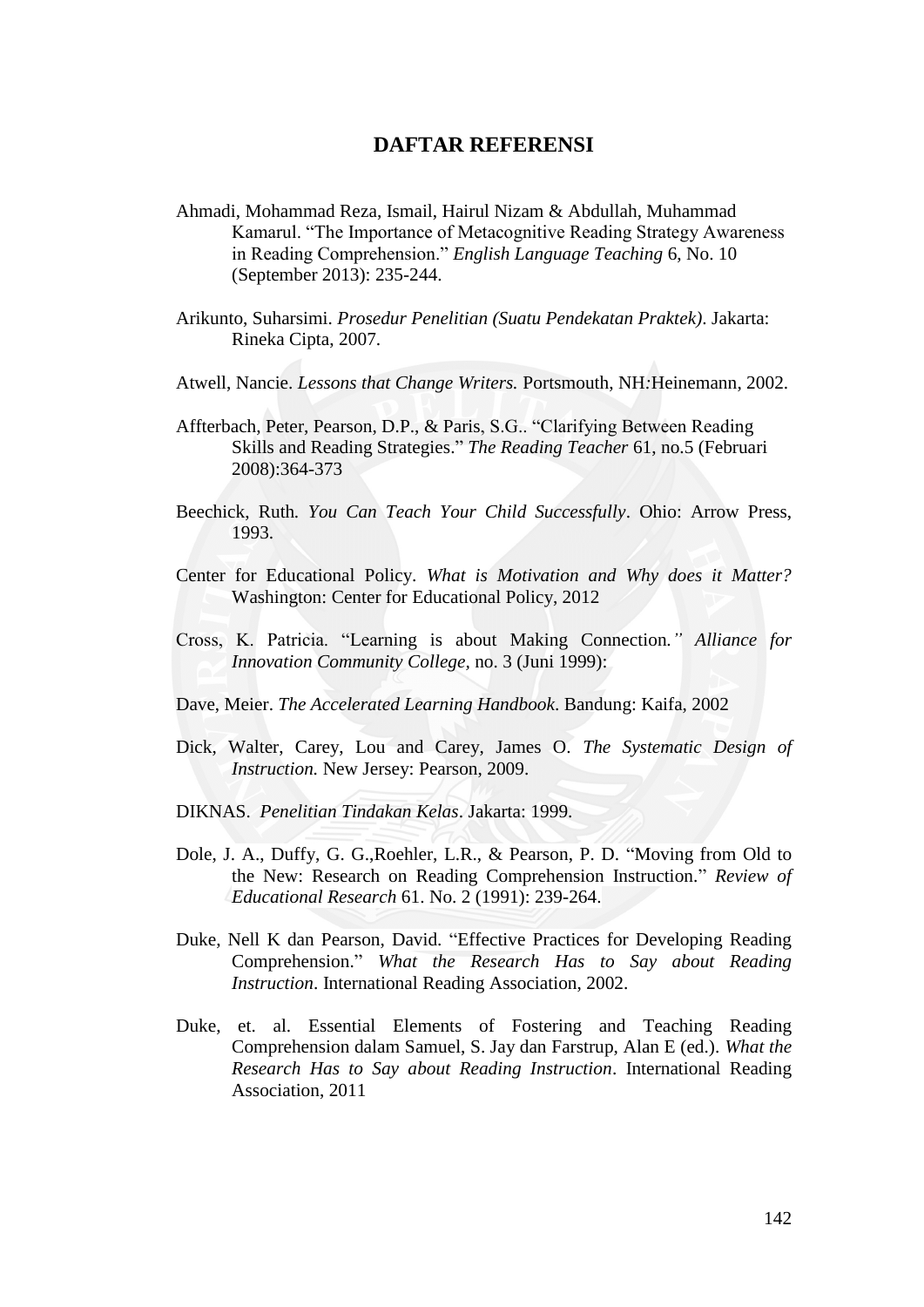- Duke, Nell K., and P. David Pearson. *How Can I Help Children Improve Their Comprehension?* Ann Arbor, Michigan: Center for the Improvement of Early Reading Achievement (CIERA), Michigan State University, 2001.
- Duran Corebima*. Penelitian Tindakan Kelas*. Jakarta: Direktorat Jenderal Pendidikan Dasar dan Menengah.Proyek PGSM – DIKTI, 2003.
- Durkin, Dolores. "What Classroom Observations Reveal About Reading Instruction." *Reading Research Quarterly* 14, No. 106 (October 1978) 481-533.
- Durkin, Dolores. "Reading Comprehension Instruction in Five Basal Reader Series." *Reading Education Report*. 26*,* no.15: (July 1981)
- Gredler, Margaret E. *Learning and Instruction: Theory Into Practice*. New Jersey: Marril, 1997.

Goodman, Ken. *What's Whole in Whole Language?* Ontario: Scholastic, 1986.

- Guthrie, et. al. "Increasing Reading Comprehension and Engagement Through Concept-Oriented Reading Instruction". *The American Psychological Association* 96, No. 3: (February, 2004) 403-423.
- Harvey, Stephanie & Goudvis, Anne*. Strategies that Work*: *Teaching Comprehension to Enhance Understanding.* Portland: Stenhouse, 1998.
- Hoyt, Linda. *Revisit, Reflect, Retell.* Heinemann, 1998.
- Hopkins, David. *A Teacher's Guide to Classroom Research*. Buchkingham: Open University Press, 1993.
- International Baccalaureate Organisation. *About the IB*, tersedia pada [http://www.ibo.org/about-the ib/](http://www.ibo.org/about-the%20ib/) ; internet: diakses pada 12 Februari 2017.
- Keene, Ellin Oliver, and Susan Zimmermann. *Mosaic of Thought: Teaching Comprehension in a Reader's Workshop.* Porthsmouth, NH: Heinemann, 1997.
- McTaggart, Robin. "Participatory Action Research: Issues in Theory and Practice." *Educational Action Research 2,* No.3 (1994): 313-337

Nuh, Mohammad. *Kurikulum 2013*, Kompas, 7 Maret 2013.

Pardo, Laura S. "What Every Teacher Needs to Know about Comprehension*." The Reading Teacher* 58*.* No. 3 (November 2004)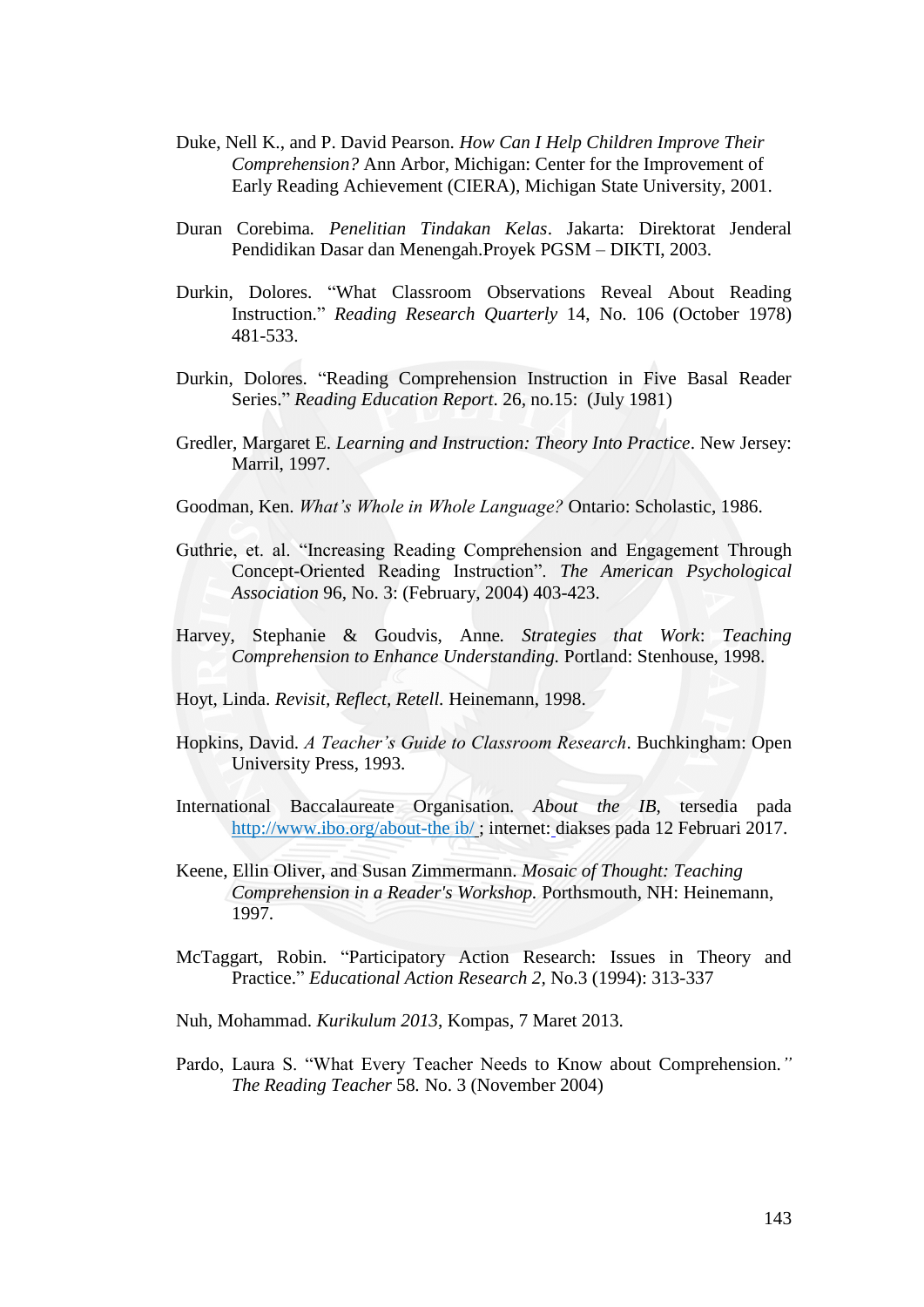- Pearson, P.D., & Gallagher, M.C. (1983). "The Instruction of Reading Comprehension." *Contemporary Educational Psychology*, 8, (1983): 317– 344,
- Pearson, P.D., and Duke, N.K. Comprehension instruction in the primary grades. In C.C. Block and M. Pressley (Eds.), *Comprehension instruction: Research-based best practices*. New York: Guilford Press, 2002.
- PEBC. *Thinking Strategies for Learners.* Colorado: PEBC, 2004.

*Pengajaran Sastra Perlu Paradigma Baru.* Kompas. 19 November 2008.

- Reutzel Ray dan Parker C. Fawson. *Your Classroom Library; New Ways to Give It More Teaching Power*. New York: Scholastic. 2002.
- Roit, Marsha L. *Effective Teaching Strategies for Improving Reading Comprehension in K-3 Students.* McGrawHill Education, 2015.
- Sardiman. *Interaksi dan Motivasi Belajar Mengajar.* Jakarta: C.V. Rajawali, 2001.
- Short, Kathy, Jerome C. Harste and Carolyn Burke. *Creating Classrooms for Authors and Inquirers*. Portsmouth: Heinemann, 1996.
- Suciati, dkk. *Belajar & Pembelajaran 2*. Jakarta: Universitas Terbuka, 2007.
- *Understanding and Engagement (2<sup>nd</sup> ed.). Portland, ME: Stenhouse Publishers,* 2007.
- United Nations Educational, Scientific and Cultural Organization. *Education for Sustainable Future: A Trandisplinary Vision for Concerted Action*, 1997. Tersedia di [http://www.unesco.org/education/tlsf/mods/theme\\_a/popups/mod01t05s01](http://www.unesco.org/education/tlsf/mods/theme_a/popups/mod01t05s01.html) [.html:](http://www.unesco.org/education/tlsf/mods/theme_a/popups/mod01t05s01.html) Internet; diakses tanggal 25 Februari 2017.
- Uno, Hamzah B., *Teori Motivasi dan Pengukurannya.* Jakarta: Bumi Aksara, 2013
- Wardhani, I.G.A.K dan Wihardit, Kuswarya. *Penelitian Tindakan Kelas.* Jakarta: Universitas Terbuka, 2014.
- Willian et. al. "Developing an Observation Instrument to Support Authentic Independent Reading Time during School in a Data-driven World"*. Journal of Language & Literacy Education* 9, No. 2 (Fall, 2013).
- Wlodkowski, R.J. *Enhancing Adult Motivation to Learn: A Guide to Improving Instruction and Increasing Learner Achievement.* San Fransisco: Jossey-Bass, 1985.